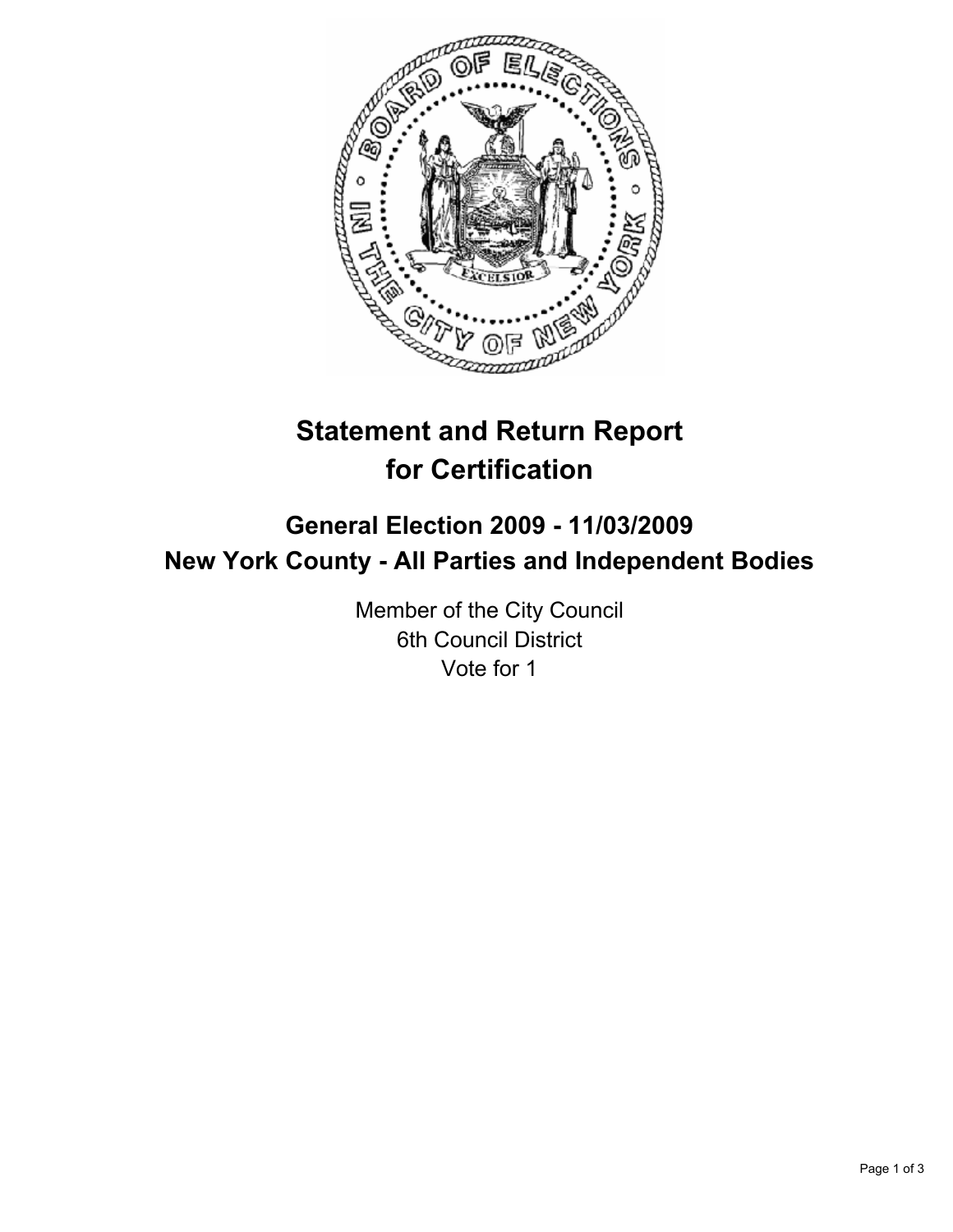

## **Assembly District 67**

| <b>PUBLIC COUNTER</b>                   | 29,292 |
|-----------------------------------------|--------|
| <b>EMERGENCY</b>                        | 65     |
| ABSENTEE/MILITARY                       | 625    |
| <b>AFFIDAVIT</b>                        | 362    |
| <b>Total Ballots</b>                    | 30,344 |
| GALE A BREWER (DEMOCRATIC)              | 19,845 |
| JOSHUA J GOLDBERG (REPUBLICAN)          | 4,830  |
| <b>GALE A BREWER (WORKING FAMILIES)</b> | 1,482  |
| CHARLES BARRON (WRITE-IN)               |        |
| DALIA COHEN (WRITE-IN)                  | 1      |
| <b>Total Votes</b>                      | 26,159 |
| Unrecorded                              | 4.185  |

**Assembly District 69**

| PUBLIC COUNTER                   | 6,427 |
|----------------------------------|-------|
| <b>EMERGENCY</b>                 | 71    |
| ABSENTEE/MILITARY                | 135   |
| <b>AFFIDAVIT</b>                 | 66    |
| <b>Total Ballots</b>             | 6,699 |
| GALE A BREWER (DEMOCRATIC)       | 4,501 |
| JOSHUA J GOLDBERG (REPUBLICAN)   | 692   |
| GALE A BREWER (WORKING FAMILIES) | 487   |
| <b>Total Votes</b>               | 5,680 |
| Unrecorded                       | 1.019 |

**Assembly District 75**

| <b>PUBLIC COUNTER</b>                   | 3,119 |
|-----------------------------------------|-------|
| <b>EMERGENCY</b>                        | 0     |
| ABSENTEE/MILITARY                       | 80    |
| AFFIDAVIT                               | 41    |
| <b>Total Ballots</b>                    | 3,240 |
| GALE A BREWER (DEMOCRATIC)              | 2,013 |
| JOSHUA J GOLDBERG (REPUBLICAN)          | 668   |
| <b>GALE A BREWER (WORKING FAMILIES)</b> | 90    |
| <b>Total Votes</b>                      | 2,771 |
| Unrecorded                              | 469   |